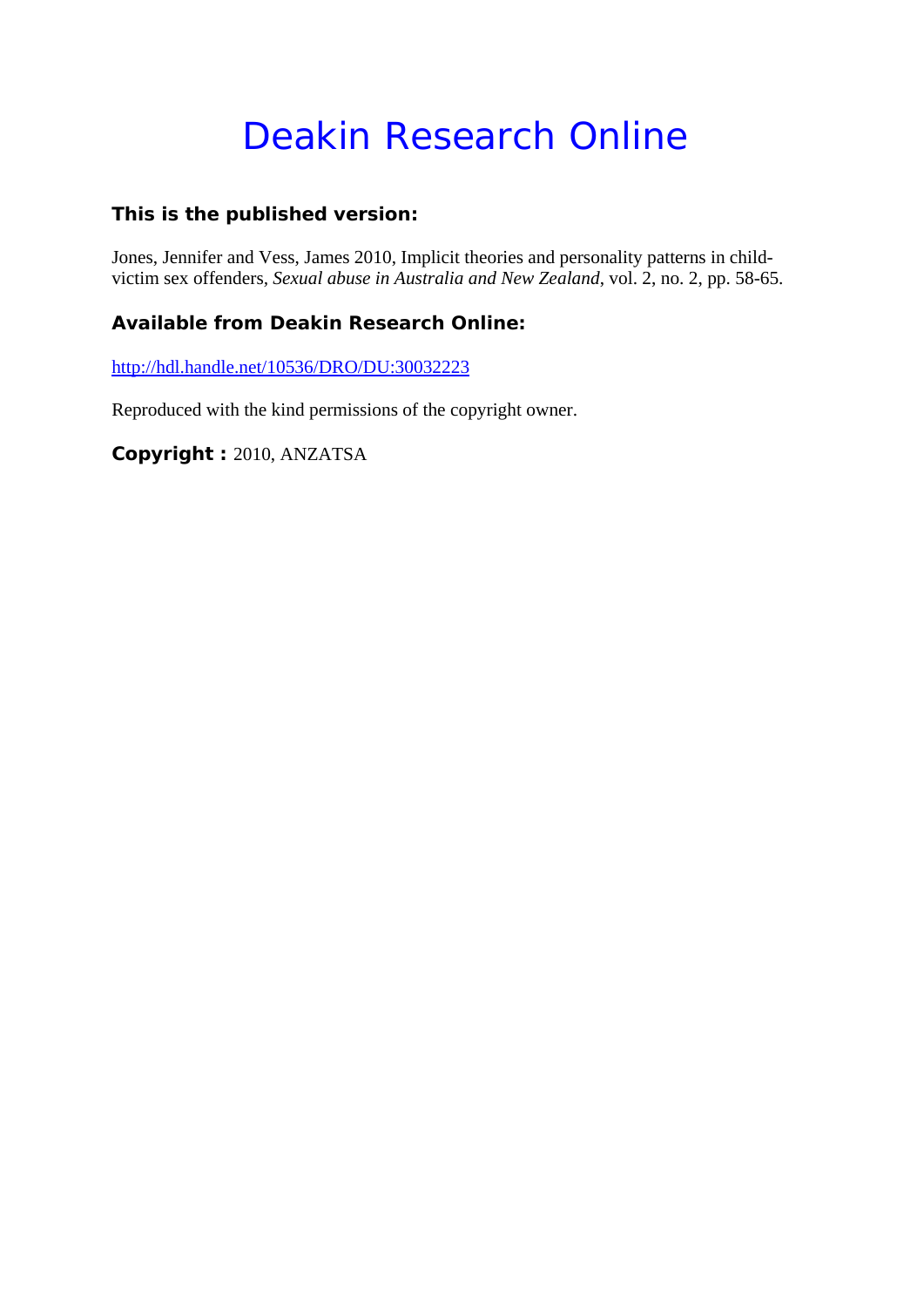## **Implicit Theories and Personality Patterns in Child-Victim Sex Offenders**

**Jennifer Jones**  Victoria University of Wellington

> **James Vess**  Deakin University

#### **Abstract**

Research has suggested that child sex offenders hold thematically distinct cognitive distortions, which Ward and Keenan (1999) call Implicit Theories. The aim of this preliminary study was to investigate the relationship between offenders' Implicit Theories and their personality related cognitions. The variables were measured using the Implicit Theory Questionnaire and Millon's (1990) MCMI-III personality scales. Subjects were 28 male sex offenders against children serving a custodial sentence in New Zealand, who elected to participate in a treatment program. A majority of participants had personality scale scores that reached the clinical threshold. Results found that dependant, depressive and schizoidal personality patterns significantly correlated with Implicit Theories. Clinical and theoretical implications are discussed.

#### **Introduction**

The deviant thoughts of sex offenders have been labelled as cognitive distortions and refer to the blaming, minimising, excusing and rationalising of sexually abusive behaviour (Ward, 2000). Cognitive distortions, also described as "offence-endorsing statements" (Ward, Gannon, & Keown, 2006, p. 324), are purported to facilitate and maintain offending behaviour (Gannon, Ward, & Polaschek, 2004; Ward & Keenan, 1999). Cognitive distortions have been regarded as a critical feature in the etiology and maintenance of child sex offending behaviour (Hall & Hirschman, 1991, 1992; Marshall & Barbaree, 1990; Ward & Seigert, 2002). As a result, challenging sex offenders' cognitive distortions has become a key component of their treatment. However, conceptualising cognitive distortions has been difficult, in part due to their complex nature.

In an early study of cognitive distortions as a concept, Abel, Becker and Cunningham-Rathner (1984, p. 98), described cognitive distortions as "a set of cognitive beliefs that support sexual involvement with children". These authors suggested that child-victim sex offenders experience a state of cognitive conflict generated by the incongruence between their deviant thoughts and social norms. The impact of this conflict generates aversive levels of anxiety and complex emotions, including shame and guilt. By using Festinger's (1957) Cognitive Dissonance Theory, Abel et al., suggested that child sex offenders distort their cognitions to align them with their deviant thoughts, fantasies and behaviour. This process alleviates the conflict and subsequent distress. These cognitive distortions then facilitate continued sexually deviant behaviour.

Choudhry (1995) investigated the cognitive distortions of intra-familial and extra-familial childvictim sex offenders, assessing their attitudes and beliefs surrounding adult-child sexual interactions. Their results showed no significant differences in cognitions between these two types of offenders. These findings suggested that cognitive distortions of childvictim sex offenders are not thematically bound by the relationship to the victim. Instead it was suggested that cognitive distortions are a reflection of something more fundamental to the offender.

#### **Implicit theories**

More recently, Ward (2000) proposed that cognitive distortions stem from underlying maladaptive assumptions or beliefs and the tendency to biased information processing. The proposition of biased perceptions based on maladaptive beliefs or assumptions parallels the schemas of Beck's Cognitive Theory (1963). Negative schemas are generated as a result of developmental adversity, are deeply entrenched, and provide a lens through which neutral information is filtered as negative. Ward and Keenan's (1999) conceptualisation viewed the cognitive distortions of sex offenders as products of a much larger network of interlocking and underlying schemas (or beliefs). Ward (2000) called these beliefs 'Implicit Theories'. These beliefs function to explain the actions of self, others, and the world in general, and assist in developing expectations relating to the social environment. Unlike Abel et al.'s (1984) Cognitive Distortion Hypothesis that views cognitive distortions as independent or isolated distorted thoughts, the

Correspondence: J. Vess, School of Psychology, Deakin University, Waterfront Campus, Geelong VIC 3217. Email: jim.vess@deakin.edu.au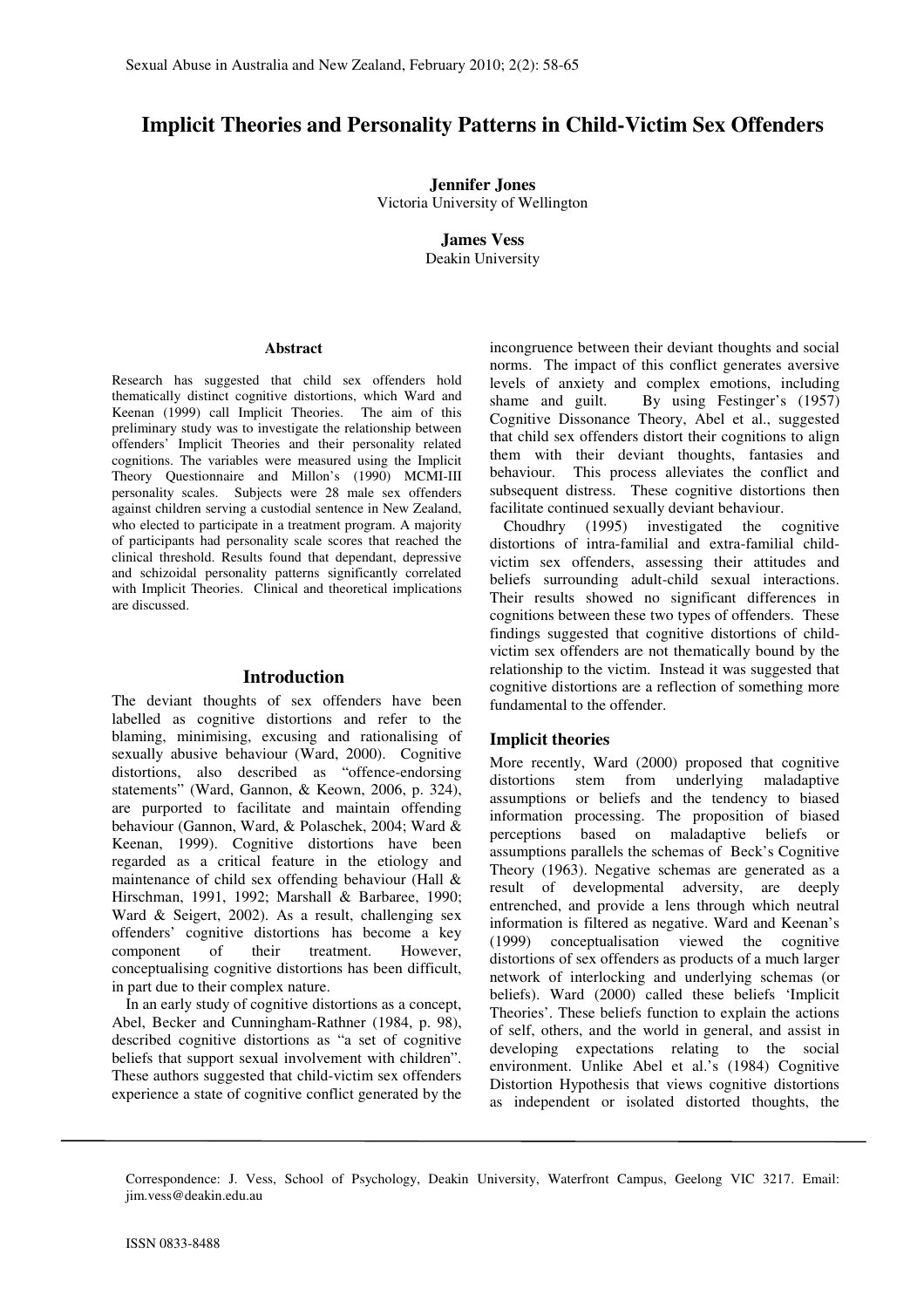cognitive distortions generated from Implicit Theories are pervasive, stemming from a larger belief structure.

Marziano, Ward, Beech and Pattison (2006) examined the cognitive distortions in child-victim sex offenders' offence narratives to identify thematically distinct distortions that clustered together to form a larger belief network. The results of their qualitative analyses identified distinct clusters of cognitive distortions related to five Implicit Theories. These include:

#### **Children as sexual objects**

This Implicit Theory is the belief that children both enjoy and desire the pleasure that comes from sexual connection, and that children have the capacity to make informed decisions about sexual behaviour. These offenders also believe that sexual contact with children is unlikely to be harmful, and in fact is beneficial for the child (Ward & Keenan, 1999). Sanctioning this experience is viewed as denying offenders' and their victims' natural expression of sexuality. Cognitive distortions generated by this Implicit Theory may include "children are curious about sex and enjoy it" and "the child was trying to arouse me by walking in front of me with skimpy clothes on".

#### **Entitlement**

Offenders who hold the Entitlement Implicit Theory believe they are in a superior category than others, placing themselves in a position of special consideration and treatment. Due to this special status, offenders believe their sexual needs deserve to be met by whomever and whenever they desire. Ward and Keenan (1999) suggest that child-victim sex offenders holding this Implicit Theory believe they are above laws and morals, which ought to be acknowledged by others who hold a lower status. Cognitive distortions generated by this Implicit Theory may include "people do what I tell them and that includes sex" and "men are entitled to have sex with whomever they like whenever they like".

#### **Dangerous world**

According to Ward and Keenan (1999), there are two strands to the Dangerous World Implicit Theory. The first strand emphasises the offenders' need to assert their dominance and control over others to ensure their status or position is strengthened. This can involve punishment or retribution against others who are perceived to have harmed them in some way. This punishment can involve the sexual abuse of a child as retribution for perceived wrongs by their mother. Another key feature of the first strand is that sex offenders believe the world and those in it to be inherently hostile (Marziano, et al., 2006). Cognitive distortions generated by this implicit theory may include "I did it to get revenge on her and her mother".

The second strand of the Dangerous World Implicit Theory emphasises the offenders' view that the world is

a threatening place. A key feature is the offenders' belief that adults are threatening, untrustworthy and rejecting while children are more dependable, acceptable and less likely to take unfair advantage (Ward & Keenan, 1999). Unlike the retributive stance of the first strand, child-victim sex offenders holding beliefs from the second strand do not perceive themselves as capable to retaliate against others. Cognitive distortions generated by this implicit theory may include "you can't trust adults" and "kids really know how to love you".

#### **Uncontrollability**

Offenders who hold the Uncontrollability Implicit Theory believe that events in the world, including their own emotions, sexual feelings and thoughts, are uncontrollable. Ward and Keenan (1999) state that exposure to traumatic events such as a death of a parent or sexual abuse is likely to generate a feeling of having no control over the world and others. Cognitive distortions generated by this implicit theory may include "I was high on drugs and alcohol at the time" and "I did it because I was sexually abused as a child" and, "Some people are not 'true' child molesters – they are just out of control and made a mistake".

#### **Nature of harm**

The key belief related to this Implicit Theory is that harm is on a dimension of severity and that sexual contact is beneficial and unlikely to cause any harm. Offenders believe that harm to the child depends on circumstances. This can be due to the offenders' perception that without the use of force or penetration, or if the child was asleep at the time and is unaware of what is taking place, the child is unharmed. Childvictim sex offenders who hold this Implicit Theory also believe that sex is inherently pleasurable and thus, beneficial. Cognitive distortions generated by this implicit theory may include "we were only touching, it wasn't really sex" or "if something is enjoyable, how can it be harmful?"

## **Implicit theories and personality**

Buschman and van Beek (2003) proposed that offence related cognitive distortions are part of a larger underlying belief system based on personality traits. Millon (1981, p. 8), defines personality as: "A complex pattern of deeply embedded psychological characteristics that are largely unconscious, cannot be eradicated easily and express themselves automatically in almost every facet of functioning." Millon also argues that personality provides the foundation for an individual's "distinctive pattern of perceiving, feeling, thinking and coping" (p. 8)*.* Similar to Millon (1981) and Millon and Davis (1996), Beck, Freeman and Davis (2004) propose that underlying the development of personality are evolutionary generated strategies that facilitate survival and reproduction. Beck et al.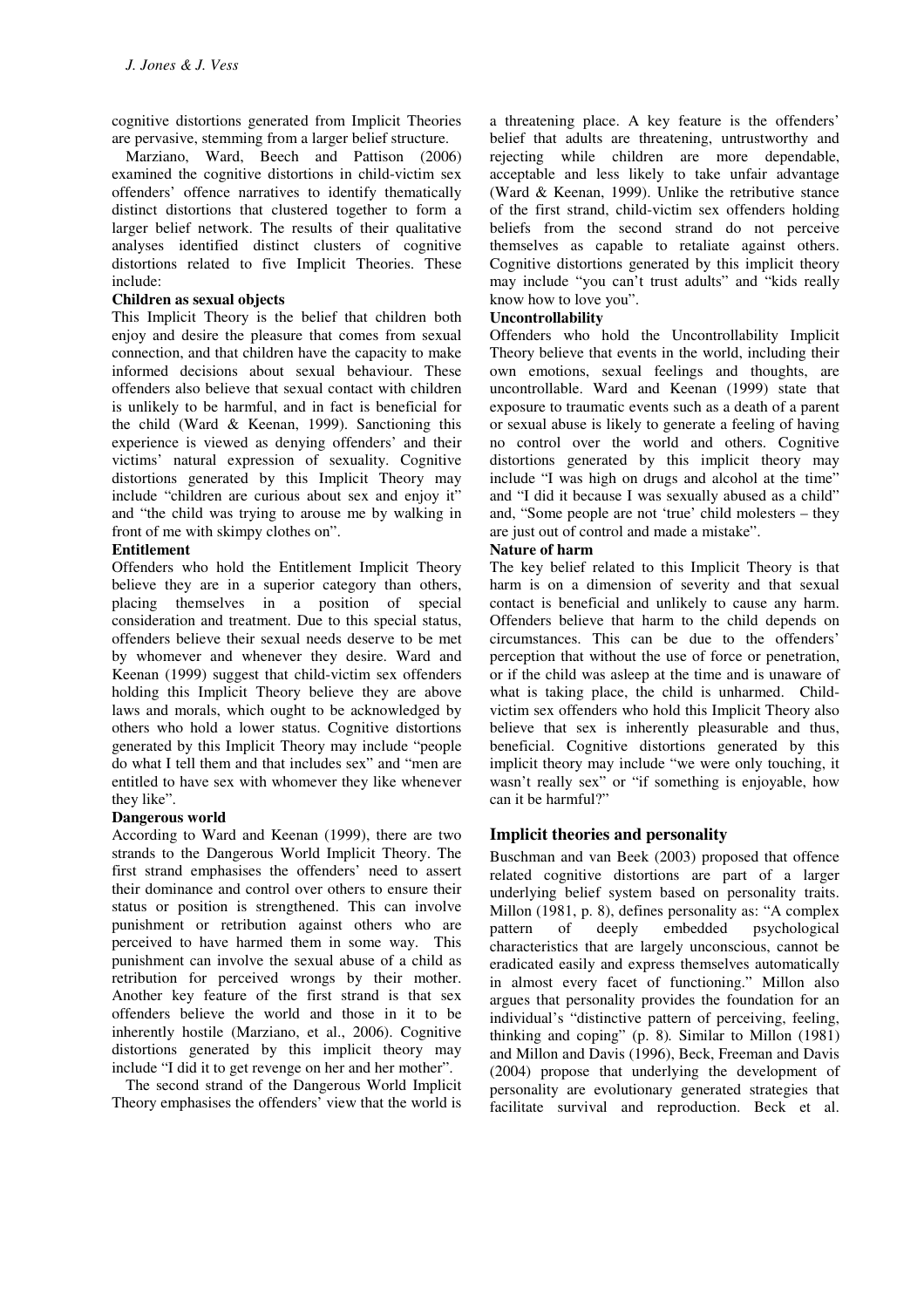suggested that disorders such as depression, anxiety and personality disorders are manifestations of exaggerated strategies. At the core of this exaggeration is how individuals process affective and cognitive information, that is, emotions and thoughts.

Personality characteristics have been identified in etiological theories as important factors in sex offending behaviour against children (Hall & Hirschman, 1991, 1992, 1996; Marshall & Barbaree, 1990; Millon, 1981; Millon & Davis, 1996). Hall and Hirschman (1991, 1992, 1996) identified four causal variables in their Quadripartite Model, which they proposed were motivational precursors of sexual aggression against women or children. These include: physiological sexual arousal, cognitive distortions, affective dyscontrol and developmentally related 'personality problems'.

Personality is empirically linked with distinct coping strategies used during stressful situations (Bijttebier & Vertommen, 1999; Lussier, Proulx, & McKibben, 2001). Millon and Davis (1996) suggest that dysfunctional coping strategies can help distinguish adaptive from maladaptive personality functioning. While adaptive personality functioning uses flexibility of thought and problem focused coping, personality disorders are characterised by vicious cycles of inflexible, narrowed and maladaptive ranges of coping responses. Moreover, Millon and Davis claim that an individual's range of coping skills and adaptive flexibilities determines his or her ability to master the demands of the environment.

Ward (2000) proposed that child sex offenders have difficulties regulating their emotions. More specifically, they may have difficulty in identifying emotions, adjusting negative emotions to better cope with distress or may be unable to approach others for social support. Lussier et al., (2001) explored the link between personality and coping strategies in adult-victim and child-victim sex offenders using Millon's Clinical Multi-Axial Inventory (MCMI). Their cluster analyses revealed two MCMI profiles: dramatic and anxious. Those in the dramatic group showed higher personality trait scores on the histrionic, narcissistic, and compulsive scales. The anxious group revealed higher personality trait scores on the schizoid, avoidant, passive-aggressive, schizotypal and borderline scales. The anxious profile group had more offenders with deviant sexual preferences, as measured by phallometric assessment, and more paraphilia diagnoses than the dramatic profile group.

#### **Personality disorders in child sex offenders**

Studies examining personality disorders in child sex offenders have shown that a high proportion of sampled offenders meet the Diagnostic and Statistical Manual of Mental Disorders (4th Ed, Text Revision, DSM-IV-TR, American Psychiatric Association, 2000) criteria for one or more personality disorders (Bogaerts, Daalder, Vanheule, Desmet, & Leeuw, 2008; Bogaerts, Declercq, Vanheule, & Palmans, 2005; Chantry & Craig, 1994; Madsen, Parsons, & Grubin, 2006). However, personality disorders identified within child sex offender samples have varied between offenders and between studies. Madsen et al. (2006) found that 48% of their sample met criteria for at least one personality disorder, and that of these, 11% met criteria for two personality disorders and 14% met the criteria for three or more. Antisocial, avoidant, depressive, paranoid and obsessive-compulsive disorders were most frequent.

Bogaerts, Vanheule, Leeuw and Desmet (2006) investigated personality disorder prevalence and attachment differences between 84 child-victim sex offenders and a matched control group of 80 nonoffenders using the Assessment of the DSM-IV Personality Disorders (ADP-IV). Their results showed that the sex offenders' personality pattern scores were higher than the control group on all of the personality scales. Bogaerts et al. also conducted a logistic regression which showed that schizoid and antisocial personality trait scores significantly predicted sex offender group membership. Additionally, insecure attachment styles also significantly predicted sex offender group membership.

Chantry and Craig (1994) conducted a study using the MCMI (Millon, 1983) to distinguish between childvictim sex offenders, adult-victim sex offenders, and violent (non-sexual) offenders. The child-victim sex offenders' mean MCMI personality pattern scores were significantly higher than both adult-victim sex offenders and violent offenders on the passiveaggressive personality scale. The child-victim sex offenders' mean personality trait scores were significantly higher on schizoid, dependent, and borderline compared to the violent offender group. Dependant personality pattern scores were the highest among the child-victim sex offender group. Chantry and Craig described the clinical picture of the child sex offender group as showing, "significant problems with dependency combined with psychic distress (anxiety and depression). They appear to be passive; submissive; insecure; docile; placating; and lacking in initiative, acquiescing to a strong adult authority figure for nurturance, affection, protection, and security" (p. 433).

Similar results were obtained by Ahlmeyer, Kleinsasser, Stoner and Retzlaff (2003) when they examined MCMI personality data in 472 child sex offenders, 233 adult victim sex offenders and 7,226 general population offenders within a U.S.A. penal institution. Their analyses showed that specific personality scale scores could significantly predict child sex offender group membership when compared to the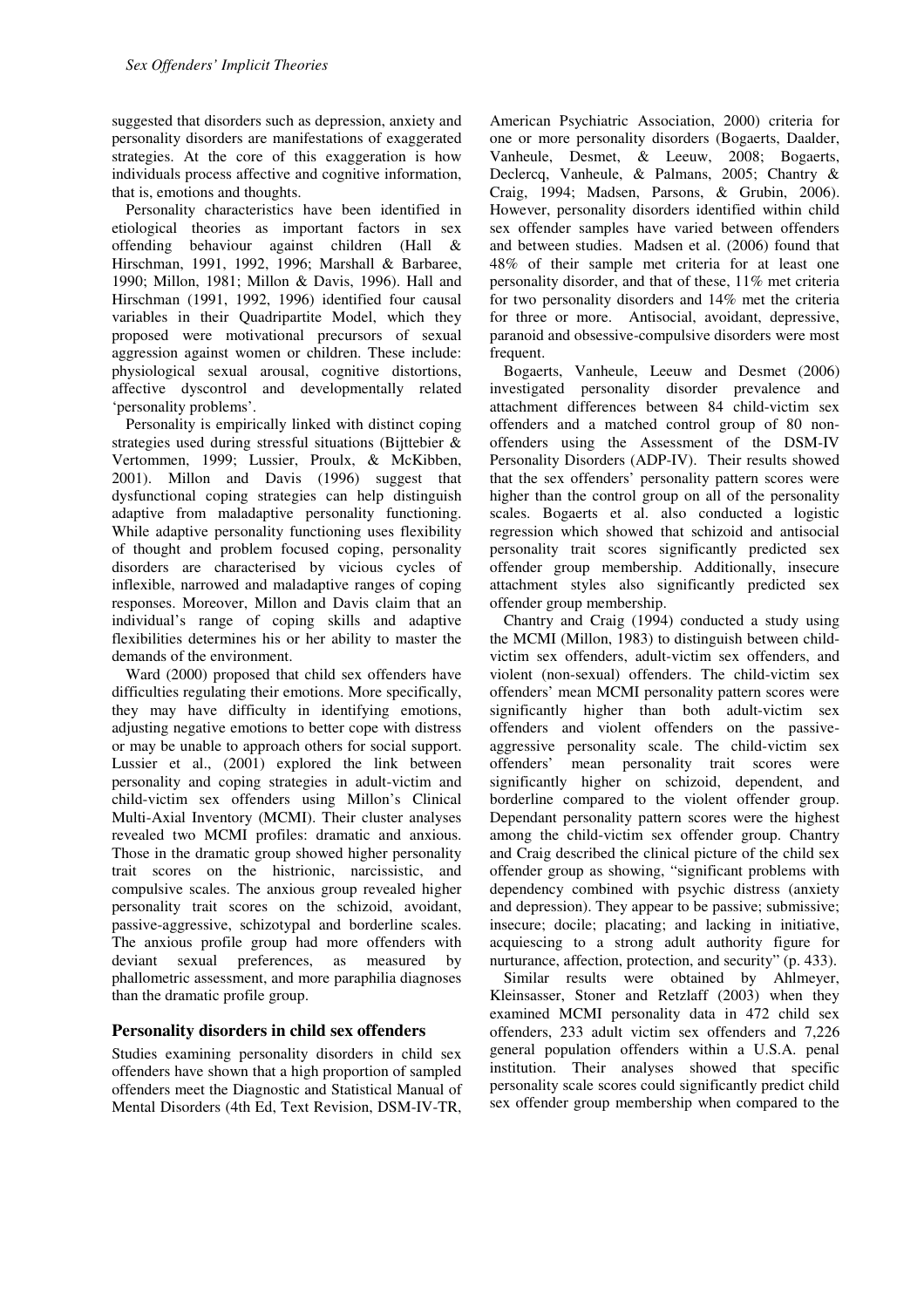scores of adult sex offenders and general population offenders. The MCMI personality scales that predicted child sex offender group membership were schizoid, avoidant, depressive, dependent and self-defeating (masochistic) types. Dependent personality was the personality pattern most predictive of child sex offender group membership. The prominence of the dependant personality is consistent with Chantry and Craig's (1994) earlier data.

#### **Personality and cognitive distortions**

Ward and Keenan's (1999) Implicit Theories provide a useful framework to understand child sex offenders' perceptions of themselves and their victims. Buschman and van Beek (2003) proposed that cognitive distortions are a representation of offenders' underlying<br>explanatory theories and general interpersonal explanatory theories and tendencies. On a theoretical level, offence related cognitive distortions may be part of a global underlying personality structure that shares a thematically similar cognitive style. Furthermore, thematically distinct cognitive distortions may underlie child sex offenders' motivations for their offending. The current study examined whether the cognitive distortions that proposed by Ward and Keenan's Implicit Theories are associated with personality related cognitions. Tentative predictions were made based on the qualitatively similar cognitions found between the Implicit Theories and DSM-IV-TR (American Psychiatric Association, 2000) personality disorder criteria. The Dangerous World Implicit Theory was predicted to positively correlate with paranoid personality trait scores; the Entitlement Implicit Theory was predicted to positively correlate with narcissistic personality trait scores; and the Uncontrollability Implicit Theory was predicted to positively correlate with antisocial personality trait scores. An examination of the relationships between both Nature of Harm and Children as Sexual Beings Implicit Theories and personality pattern scores were exploratory.

## **Method**

## **Participants**

Participants consisted of 30 male child sex offenders, of whom 28 provided valid data. At the time of recruitment the participants were serving a custodial sentence for sexual offence/s against child victim/s under the age of 16. Participants were recruited from two Department of Corrections special treatment units, one in the North Island (Te Piriti) and one in the South Island (Kia Marama) of New Zealand. The 30 offenders who participated in the study were aged between 19 and 80 with a mean age of 44 years. A one-way ANOVA was conducted which identified the mean ages from

both units differed at a significant level  $(F(1,26) = 7.06,$ p < .05). The 20 participants recruited from the Te Piriti Special Treatment Unit were significantly older (M=50.5, SD=15.6) than the 10 participants recruited from Kia Marama special treatment unit (M=34.2, SD=15.4). The total sample consisted of 12 New Zealand Europeans (43%), 13 Maori (46%), one Pacific Islander and two British offenders. Ten of the 13 Maori and the one Pacific Islander participants were recruited from the Ti Piriti programme, along with seven of the 12 New Zealand European participants.

Eligibility to undertake treatment in either of these programmes includes admitting their offending, an absence of a mental illness that would interfere in treatment, volunteering for the treatment, and being 20 years of age or older. In addition to the special treatment units' eligibility criteria, the current study required participants to possess a sufficient reading ability to complete the questionnaires without assistance.

#### **Instruments**

#### **The Implicit Theory Questionnaire (ITQ)**

The relevant cognitive distortions are measured with Ward and Keenan's (1999) Implicit Theories Questionnaire (ITQ, Goddard, 2006). The ITQ comprises 204 items which make up the five Implicit Theory subscales (Children as Sexual Beings, Entitlement, Nature of Harm, Dangerous World, and Uncontrollability). Each item is presented as a statement to which a level of agreement or disagreement on a four-point scale is required. The ITQ has yielded high internal reliability, with Cronbach's alphas ranging from .79 to .93 for all subscales. Testretest reliability also yielded strong correlations for each subscale ranging between .84 and 1.00 (Goddard, 2006). The ITQ is used as a measure of attitudes and beliefs relating to the involvement of children in sexual activities and takes approximately 45minutes to one hour to complete.

**The Millon Clinical Multiaxial Inventory (MCMI-III)** Personality trait scores were measured using the Millon Clinical Multiaxial Inventory (MCMI-III; Millon, 1994). The MCMI-III consists of 175 items that are consistent with Axis II personality disorders in the DSM-IV, seven subscales consistent with Axis I disorders and four validity scales. The MCMI-III scales have yielded moderate to high internal reliability, with Cronbach's alphas ranging from .66 to .89 for the personality scales. High test-retest reliability has also been established for each personality scale ranging between .85 and .93 (Millon, 1994).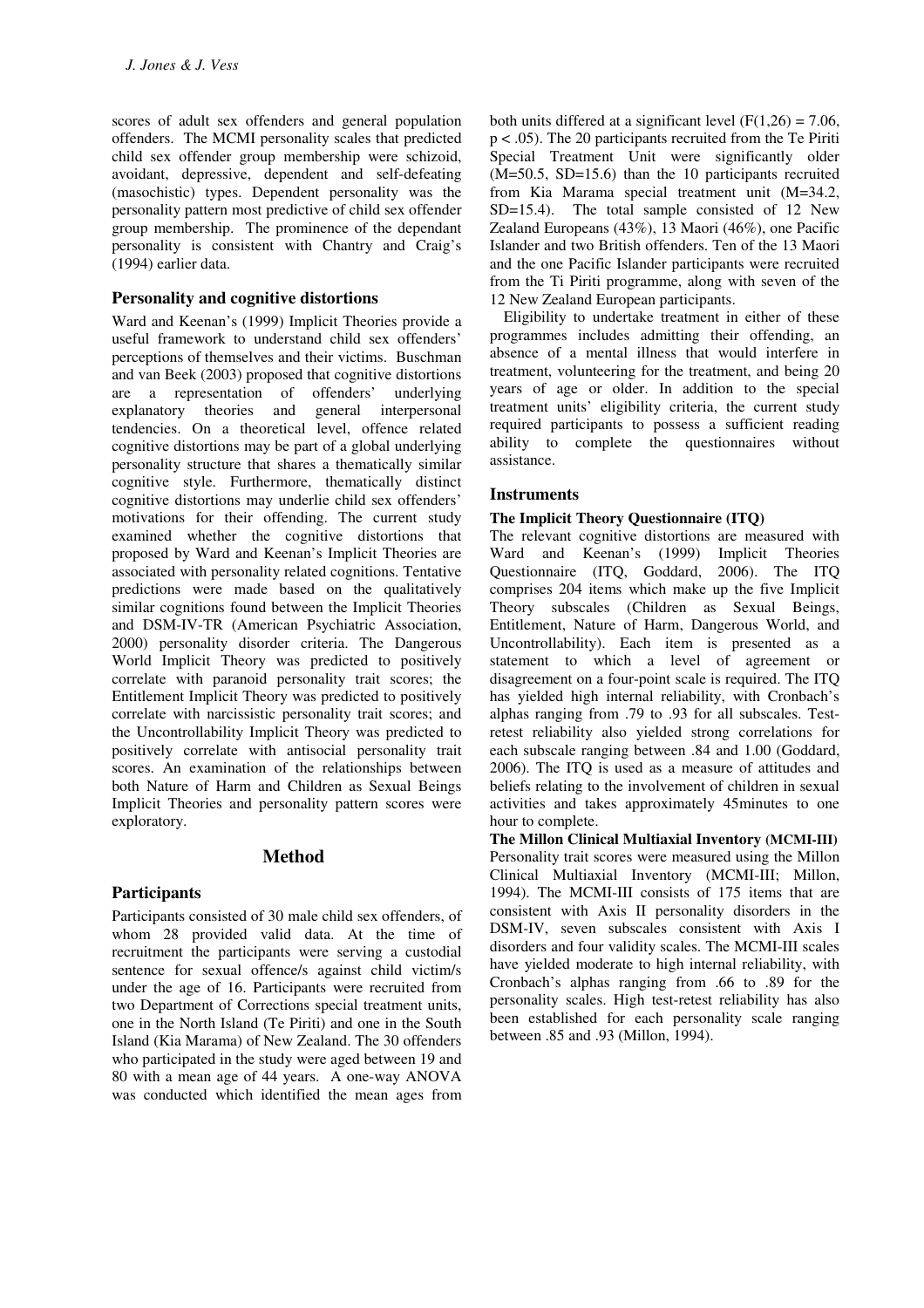#### **Procedure**

All offenders arriving at both Kia Marama and Te Piriti special treatment units were invited to participate in the current study. Offenders arrived at the units sporadically according to their sentence completion dates and unit space availability. The collection of the Implicit Theory data coincided with the offenders' arrival at their respective treatment units in order to mitigate the likelihood of any treatment effects on cognitive distortions. A standard battery of psychometric testing is routinely conducted with offenders at both units immediately prior to the commencement of their treatment, and includes the MCMI-III.

#### **Results**

An alpha level of 5% was used for all statistical analyses in this study. Means and standard deviations for Implicit Theory endorsement and MCMI-III personality pattern scores are located in Tables 1 and 2, respectively. Participants' data was removed if they responded to less than two thirds of the ITQ items. As a result, two participants' data were removed from the ITQ dataset leaving a functional sample of 28. These two participants also provided invalid MCMI-III data due to disclosure scores below 34.

#### **Distribution of implicit theory endorsement**

| Table 1: Mean endorsement scores and standard |
|-----------------------------------------------|
| deviations according to each Implicit Theory  |

| <b>Implicit Theory</b>       | Min  | Max  | Mean | Standard<br>Deviation |
|------------------------------|------|------|------|-----------------------|
| Children as<br>Sexual Beings | 1.00 | 3.33 | 1.47 | 0.50                  |
| Dangerous World              | 1.00 | 3.11 | 2.36 | 0.50                  |
| Entitlement                  | 1.09 | 2.32 | 1.69 | 0.30                  |
| Nature of Harm               | 1.05 | 3.18 | 1.33 | 0.44                  |
| Uncontrollability            | 1.00 | 3.05 | 1.94 | 0.54                  |

The Implicit Theory Questionnaire asked participants to evaluate statements, where  $1 =$  strongly disagree,  $2 =$ somewhat disagree  $3 =$  somewhat agree and  $4 =$ strongly agree. The highest mean score of Implicit Theory endorsement was the Dangerous World subscale as shown in Table 1.

#### **MCMI-III distribution**

According to Millon (1994), the threshold for the clinical *presence* of clinical personality pattern is a base rate score of 75, while the threshold for clinically *prominent* personality patterns is 85. Table 2 shows that 23 (82%) of the participants reached the threshold

| Personality<br>Disorder   | Min            | Max | Mean  | Standard<br>Deviation | Freq. of Presence<br>$(75-84)$ | Freq. of Prominence<br>$(85+)$ |
|---------------------------|----------------|-----|-------|-----------------------|--------------------------------|--------------------------------|
| Paranoid                  |                | 88  | 59.29 | 19.64                 |                                |                                |
| Borderline                |                | 82  | 53.39 | 22.01                 | 2                              |                                |
| Schizotypal               | 0              | 82  | 53.36 | 25.58                 | 4                              |                                |
| Masochistic               | 0              | 85  | 54.29 | 27.30                 | 9                              |                                |
| Negativistic              |                | 90  | 57.93 | 28.45                 |                                |                                |
| Compulsive                | 21             | 83  | 48.50 | 14.54                 |                                |                                |
| Sadistic                  | 5              | 89  | 52.54 | 22.53                 |                                |                                |
| Antisocial                | 16             | 95  | 66.11 | 20.18                 |                                |                                |
| Narcissistic              | 9              | 82  | 49.18 | 16.93                 | 2                              |                                |
| Histrionic                | 5              | 73  | 41.96 | 16.77                 |                                |                                |
| Dependent                 | 30             | 92  | 62.11 | 17.89                 | 5                              |                                |
| Depressive                | 0              | 110 | 65.43 | 23.94                 |                                |                                |
| Avoidant                  |                | 99  | 55.75 | 28.25                 | 5                              |                                |
| Schizoid                  |                | 106 | 56.71 | 22.82                 | 5                              |                                |
| Disclosure <sup>a</sup>   | 14             | 98  | 62.97 | 19.86                 | $\overline{c}$                 |                                |
| Desirability <sup>b</sup> | 15             | 94  | 67.28 | 21.41                 | 5                              |                                |
| Debasement <sup>c</sup>   | $\overline{0}$ | 85  | 50.10 | 23.90                 |                                |                                |

Table 2: MCMI-III mean scores, standard deviations

<sup>a</sup> Scores below 34 and above 178 considered invalid responding (2 participants' data removed).

<sup>b</sup> Scores above 75 may conceal aspects of psychological or interpersonal difficulties.

<sup>c</sup> Scores above 75 suggest strong inclination to depreciate.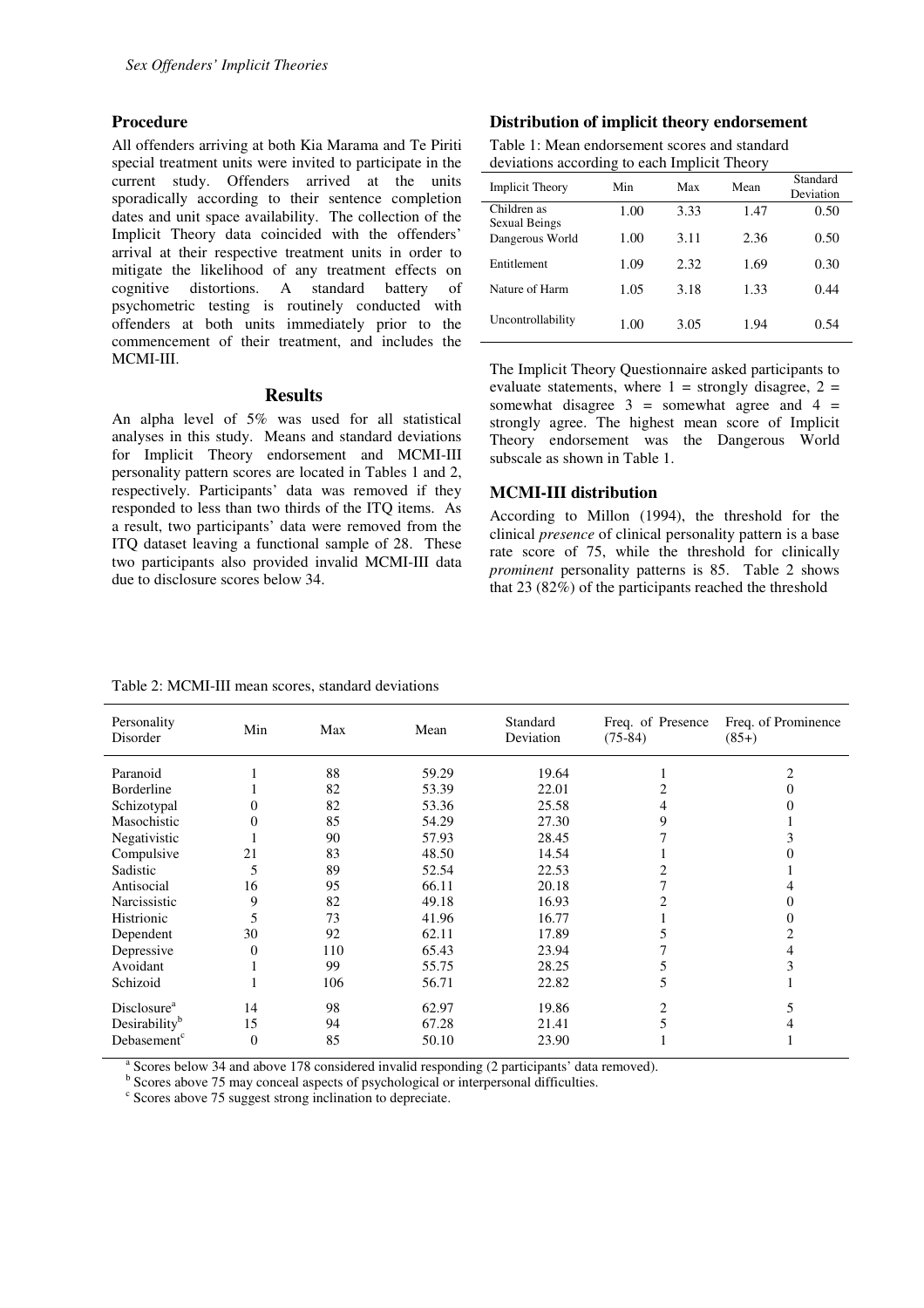for the presence of patterns consistent with at least one DSM-IV-TR personality disorder. On average, each participant scored between 75 and 84 on two MCMI-III personality scales (M=2.04, SD=1.73), ranging between zero and six, respectively. Of the 23 participants reaching the cut-off for the clinical presence of personality traits, over half (57%) also had one or more personality scale that reached clinical prominence (i.e., 85 or greater).

The masochistic personality scale showed the greatest frequency count of scores between 75 and 84, with nine of the twenty-eight participants scoring in this range. The next most frequently observed personality scales reaching clinical presence threshold were passiveaggressive, antisocial and depressive personality scales, each with seven participants scoring between 75 and 84 on these scales. The two highest frequency counts of clinically prominent personality traits were passiveaggressive and antisocial with 4 participants each scoring 85 or greater on these personality scales.

## **Implicit theory & personality trait score correlations**

No significant relationships were revealed between endorsement scores of Children as Sexual Beings Implicit Theory and the MCMI-III personality scales. The results showed a significant positive correlation between Dangerous World Implicit Theory endorsement and dependent personality trait scores  $(r=28, 0.387, p<0.05)$ . Also reaching significance was the positive relationship between Dangerous World endorsement scores and depressive personality trait scores  $(r=28, 0.399, p<0.05)$ . The positive trend between Dangerous World endorsement and paranoid personality trait scores approached significance (r=28,  $0.366$ ,  $p=0.06$ ).

No significant relationships were revealed between the endorsement scores of Entitlement and Nature of Harm Implicit Theories and the MCMI-III personality scales. However, the results showed a significant positive correlation between Uncontrollability Implicit Theory endorsement and schizoid personality trait scores  $(r=28, 0.404, p<0.05)$ . Also reaching significance was the positive relationship between Uncontrollability endorsement scores and depressive personality trait scores ( $r=28$ , 0.499,  $p<0.01$ ).

## **Discussion**

This study represents a preliminary investigation into the relationships between personality patterns and implicit theories in child-victim sex offenders. Results partially supported the tentative predictions relating personality traits with cognitive distortions generated by the five Implicit Theories. As offenders' dependent and depressive personality traits increased, so too did their level of endorsement of the Dangerous World Implicit Theory. Those who hold the Dangerous World Implicit Theory appear to believe the world is a hostile and malevolent environment filled with people who are prepared and willing to harm them. Those with dependent traits perceive themselves as weak, helpless, and fragile, and they fear being alone to care for themselves. They may have childlike impressions of others and limited competencies in managing and resolving stressful situations. Those with dependent traits also entrust others to carry out the adult functions and responsibilities in their lives, with underdeveloped abilities to function independently. Those with dependent traits may endorse the fearful strand of Ward and Keenan's (1999) Dangerous World Implicit Theory. That is, offenders endorse the belief that the world is a threatening place where adults are untrustworthy and rejecting, while children are more dependable.

Those with depressive personality traits are described as dispirited individuals with a sense of permanent hopelessness. Within their social environment they perceive themselves as defenseless, with feelings of being vulnerable and assailable. Those with depressive personality traits will demand assurances of affection, steadfastness and protection, and in this way are not dissimilar to those of dependant personality traits. The results suggest that the depressive personality traits correlate with the beliefs generated by the Dangerous World Implicit Theory. The nature of this relationship may relate to the pessimistic perceptions of self, others and the world in general.

A relationship between paranoid traits and Dangerous World endorsement was tentatively predicted, however, the results only demonstrated an association approaching significance. This may be due to the small sample size of the current study. Only three participants in the current study had scores showing the presence or prominence of paranoid traits.

The Uncontrollability Implicit Theory was the only other Implicit Theory to reveal relationships with personality traits. As offenders' levels of schizoid and depressive personality traits rose, so too did their endorsement of the Uncontrollability Implicit Theory. Those who hold the Uncontrollability Implicit Theory believe the world is uncontrollable and one is powerless in managing or exerting influence over their lives, including emotions, sexual urges or behaviours. Beliefs of this nature provide a lowered sense of responsibility and heightened sense of victimisation. The relationship with schizoid personality traits was not predicted. The central traits of the schizoid personality relate to apathy, indifference and social isolation. However, Millon & Davis (1996) propose there are four subtypes of schizoid personalities; affectless, remote, languid and depersonalised. The depersonalised subtype describes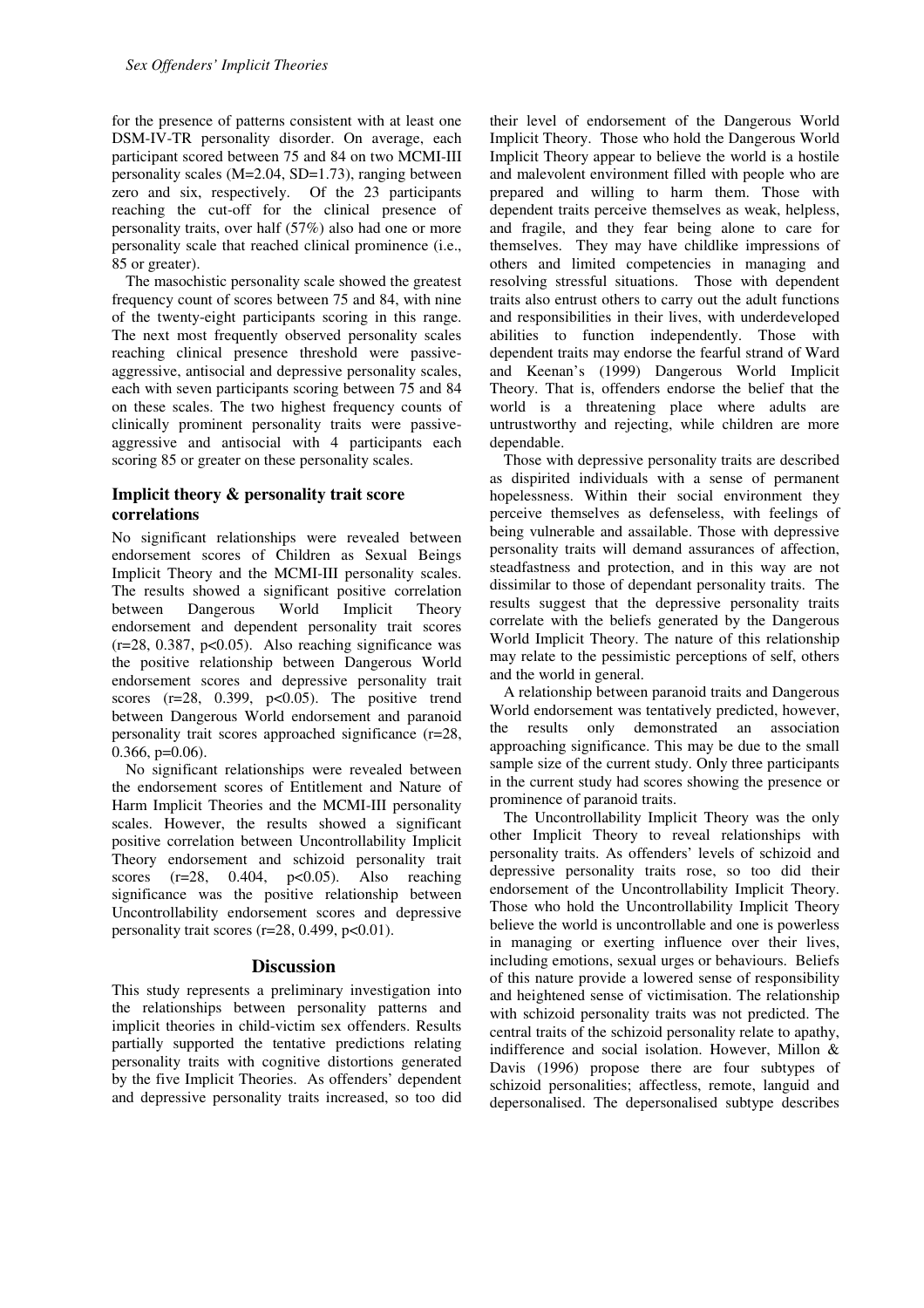the individual as dislocated from others as well as the self. The depersonalised schizoid personality may provide a tentative explanation of the relationship between schizoid trait scores and the Uncontrollability Implicit Theory; the schizoidal sex offender believes the mind has no control over emotions or behaviour, including sexual urges.

Depressive personality traits were also correlated with Uncontrollability Implicit Theory. Millon (1994) describes the cognitive style of an individual with depressive personality traits as "fatalistic". This may be the central cognitive trait that intersects the depressive traits with Uncontrollability Implicit Theory. A fatalistic attitude may foster a sense of disempowerment and a lack of influence over one's life and environment. This may be the common cognitive trait linking the two.

Consistent with previous findings in the literature (Bogaerts, et al., 2008; Bogaerts, et al., 2005; Chantry & Craig, 1994; Madsen, et al., 2006), the majority of child-victim sex offenders in the current sample showed evidence to support the clinical presence of at least one type of maladaptive personality type as measured by Millon's MCMI-III (1994). A majority of participants also showed evidence for more than one type. This suggests that as a group, the prevalence rate for the clinical presence and prominence of disordered personality traits is high. Also consistent with the mixture of personality types identified in previous research, masochistic, passive-aggressive, antisocial and depressive were most frequently observed within the sample.

A number of methodological factors limit the current results. The primary limitation is the small sample size, which lowers statistical power and the capacity to detect significant associations among variables. The current study's sample included only those child sex offenders who elected to take part in treatment, so that those offenders who did not elect to take part in treatment are not represented. Also not represented in the current sample are the child-victim sex offenders whose offences evade detection, conviction and a custodial sentence. The implications of the current results may therefore only apply to child sex offenders who volunteer for treatment within a custodial environment. More generalisable results could be obtained with more diverse samples of sex offenders.

The current findings tentatively suggest that offenders' personality traits may have a measurable association with their offence related cognitions. This implies that assessing personality traits and related cognitions may allow us to better understand their offending behavior and provide treatment that is better tailored to personality differences. Such developments would assist the field in moving forward to overcome

current obstacles to treatment readiness and responsivity.

#### **References**

- Abel, G. G., Becker, J. V., & Cunningham-Rathner, J. (1984). Complications, consent, and cognitions in sex between children and adults. *International Journal of Law and Psychiatry, 7*(1), 89-103.
- Ahlmeyer, S., Kleinsasser, D., Stoner, J., & Retzlaff, P. (2003). Psychopathology of incarcerated sex offenders. *Journal of Personality Disorders, 17*(4), 306.
- American Psychiatric Association (2000). *Diagnostic & Statistical Manual of Mental Disorders.* (4th ed.). Arlington: American Psychiatric Association.
- Beck, A. (1963). Thinking And Depression. *Archives of General Psychiatry, 14*(324-33).
- Beck, A. T., Freeman, A., & Davis, D. D. (2004). *Cognitive therapy of personality disorders* (2nd ed.). NY: Guilford Publications, Inc.
- Bijttebier, P., & Vertommen, H. (1999). Coping strategies in relation to personality disorders. *Personality and Individual Differences, 26*, 47-856.
- Bogaerts, S., Daalder, A., Vanheule, S., Desmet, M., & Leeuw, F. (2008). Personality disorders in a sample of paraphilic and nonparaphilic child molesters. *International Journal of Offender Therapy and Comparative Criminology, 52*(1), 21.
- Bogaerts, S., Declercq, F., Vanheule, S., & Palmans, V. (2005). Interpersonal factors and personality disorders as discriminators between intra-familial and extra-familial child molesters. *International Journal of Offender Therapy and Comparative Criminology, 49*(1), 48-62.
- Bogaerts, S., Vanheule, S., Leeuw, F., & Desmet, M. (2006). Recalled parental bonding and personality disorders in a sample of exhibitionists: a comparative study. *Journal of Forensic Psychiatry & Psychology, 17*(4), 445-458.
- Buschman, J., & vanBeek, D. (2003). A clinical model for the treatment of personality disordered sexual offenders: an example of theory knitting. *Sexual Abuse: A Journal of Research and Treatment, 15*(3), 183-199.
- Chantry, K., & Craig, R. J. (1994). MCMI typologies of criminal sexual offenders. *Sexual Addiction & Compulsivity, 1*(3), 215-226.
- Choudhry, R. K. (1995). *Cognitive distortions of incest and non-incest offenders.* Unpublished M.A., University of Toronto (Canada), Canada.
- Festinger, L. (1957). *A Theory of Cognitive Dissonance*. Standford CA: Stanford University Press.
- Gannon, T. A., Ward, T., & Polaschek, D. L. L. (2004). Child Sexual Offenders *Violence in society: New Zealand Perspectives*. Christchurch: Te Awatea Press.
- Goddard, H. L. (2006). Assessing the implicit theories of child molesters: development and validation of the